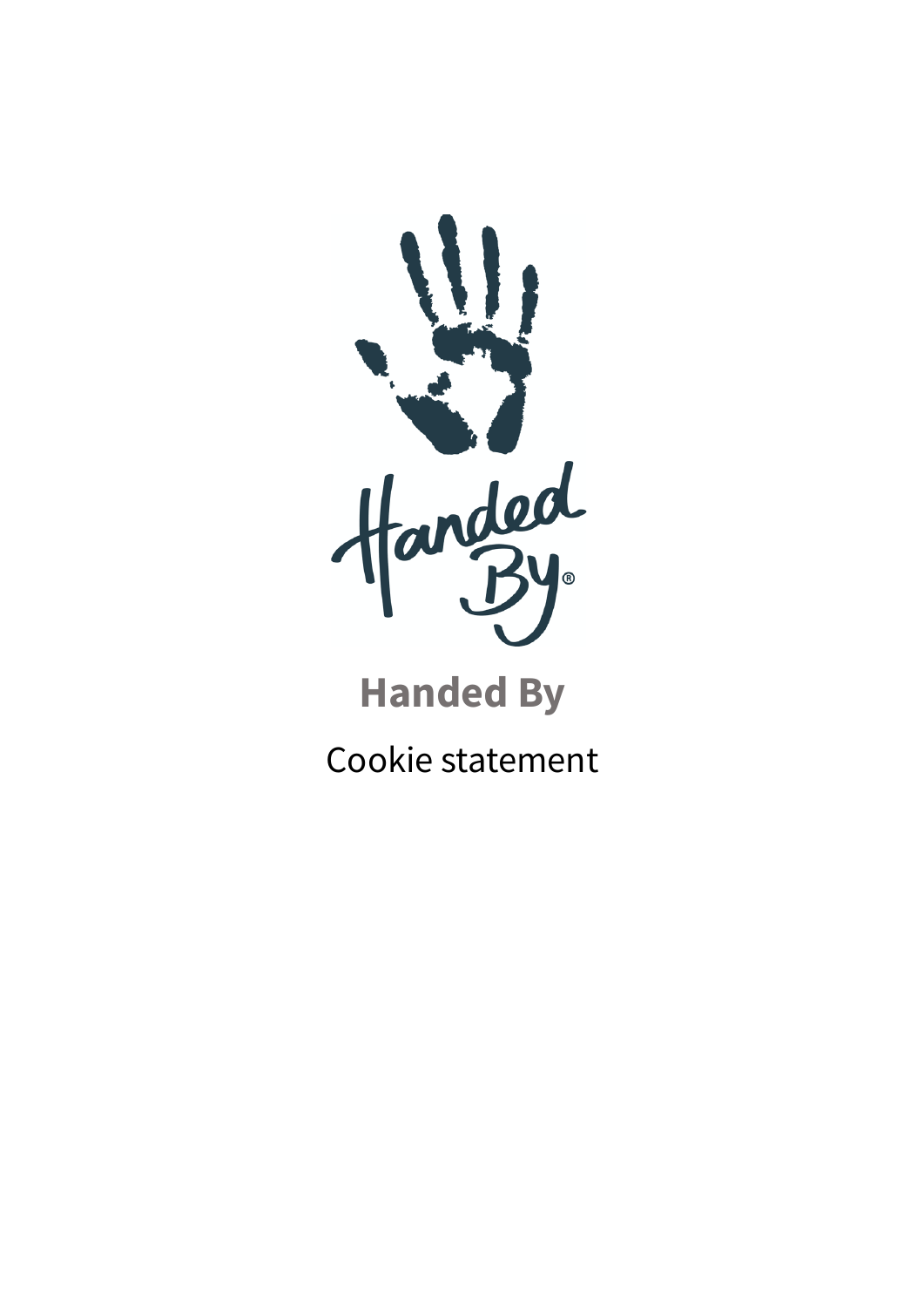

## Table of content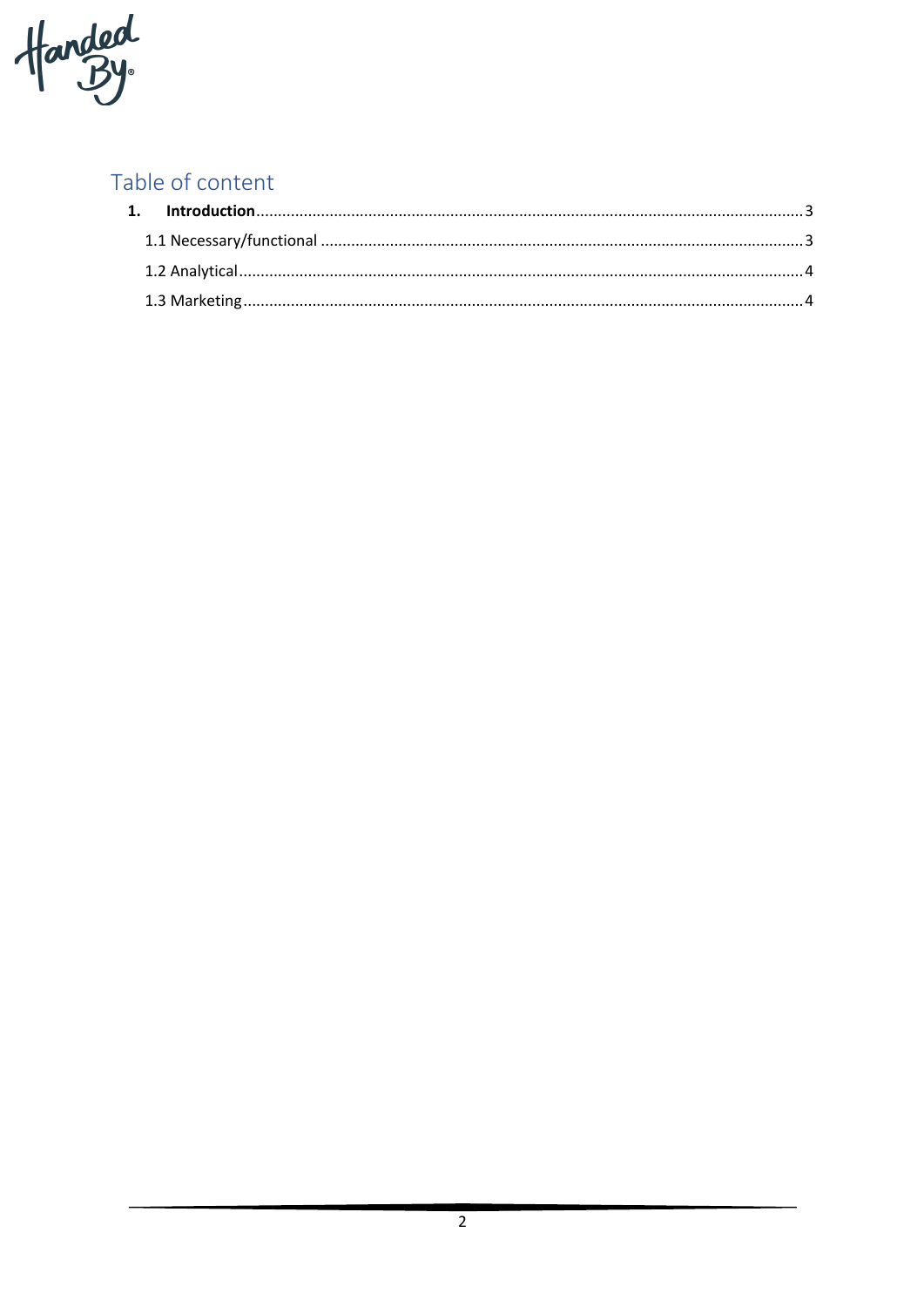

### 1. Introduction

This is the Handed By cookie statement. Here you will find information related to the cookies that Handed By (possibly) places on your devices. These can be devices such as computers, smartphones, tablets and laptops.

Handed By uses cookies to offer you as a visitor an optimal service and user experience. Handed By will request permission for the use of certain cookies with the cookie banner.

#### *What are cookies?*

Cookies are small text files that are placed on a PC, mobile phone or tablet by an internet page. These text files collect certain information. What data a cookie collects differs per type of cookie. This can be data related to the operation of the website, or data that can form a "profile" of visitors for analysis purposes.

There are three different types of cookies, each of which has its own function. This concerns analytical cookies, necessary/functional cookies and marketing cookies.

Below we offer you an overview of the cookies that are (possibly) placed by Handed by. All cookies are categorized based on their functions. These cookies are displayed with the terms used by the cookies themselves.

#### 1.1 Necessary/functional

Necessary and functional cookies are used to make certain functions of the website work properly. Consider, for example, the pop-up for the cookie banner.

Below you will find an overview of the necessary and functional cookies that Handed By places. The storage period is also displayed.

| Cookie                      | <b>Purpose</b>                                                                                                                              | <b>Storage period</b> |
|-----------------------------|---------------------------------------------------------------------------------------------------------------------------------------------|-----------------------|
| <b>XSRF-TOKEN</b>           | This cookie is written to help with site security in preventing Cross-Site<br>Request Forgery attacks.                                      | <b>Session</b>        |
| <b>JESSIONID</b>            | General purpose platform session cookie, used by sites written in JSP.<br>Usually used to maintain an anonymous user session by the server. | <b>Session</b>        |
| Hs                          | Used for security reasons.                                                                                                                  | <b>Session</b>        |
| sySession                   | Used in connection with user login.                                                                                                         | 2 years               |
| SSR-caching                 | Used to indicate the system from which the site was rendered.                                                                               | 1 minute              |
| wixCIDX                     | Used for system monitoring/debugging.                                                                                                       | 3 months              |
| _wix_browser_sess           | Used for system monitoring/debugging.                                                                                                       | <b>Session</b>        |
| Consent-policy              | Used for cookie banner parameters.                                                                                                          | 12 months             |
| smSession                   | Used to identify logged in site members.                                                                                                    | <b>Session</b>        |
| $TS*$                       | Used for security and anti-fraud reasons.                                                                                                   | <b>Session</b>        |
| bSession                    | Used for system effectiveness measurement.                                                                                                  | 30 minutes            |
| fedops.logger.sessio<br>nld | Used for stability/effectiveness measurement.                                                                                               | 12 months             |
| WixLanguage                 | Used on multilingual websites to save user language preference.                                                                             | 12 months             |
| <b>AWSALBCORS</b>           | Registers which server cluster serves the visitor. This is used in<br>connection with load balancing to optimize the user experience.       | 7 days                |